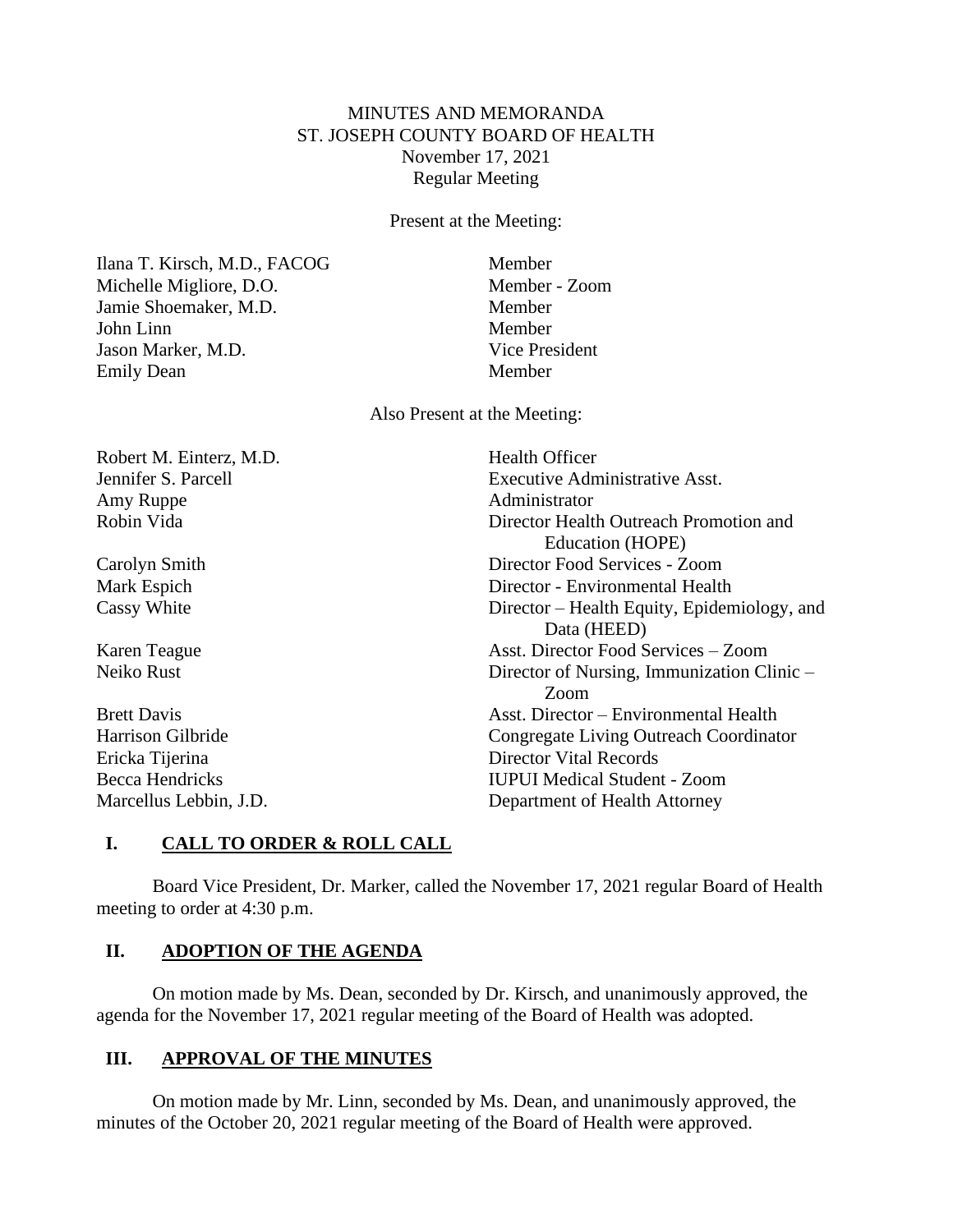#### **IV. BOARD PRESIDENT ANNOUNCEMENTS**

There were no announcements.

#### **V. HEALTH OFFICER REPORT**

Dr. Einterz provided the Board with a financial updated for the Department of Health. Dr. Einterz outlined where the Department had been, where it was this year, and gave some projections for the coming year. He noted Department of Health was projected to run a deficit within two (2) years of Dr. Einterz taking over as Heath Officer, with the hard work of the team grants have been acquired that has turned the Department's budget around. Ms. Ruppe then gave a presentation to the Board on the Department of Health's budget.

Following the presentation Dr. Kirsch recognized the team for its infant mortality work. Mr. Linn asked about expenditures for the Department. Ms. Ruppe noted that the Department of Health attempts to not exhaust all the funds in the various budgeted accounts and only purchases what is needed. Dr. Marker followed up with a question on various actual expenditures in relation to budgeted items. Dr. Einterz responded to the various questions and specific line items identified by Dr. Marker and Mr. Linn.

Ms. Dean then inquired about when the current grants end. Dr. Einterz noted that that was dependent upon each individual grant, but the CDC grant was the first of its type to be awarded to the Department of Health and that if it is administered properly it will help secure additional federal grants in the future.

Dr. Migliore asked what the Department does with the unused money and was informed that budget items roll over to the following year where unused grant funds are lost. Dr. Einterz noted that the state COVID grant was an exception to this rule as those funds are allowed to rollover.

Dr. Marker noted there were no additional questions on the budget and asked for the next item in the report.

Dr. Einterz reported the COVID cases and hospitalizations for October were down, but that they increased again in November. Hospitalizations are particularly alarming as they are almost double since the last meeting. This is with testing numbers staying at 1,500 to 1,700 per day.

Dr. Einterz expressed his concern about the pressure for schools to lift the use of masks in light of this increase in cases. Dr. Einterz said that the Department of Health would continue to recommend the use of masks until all children who are eligible have had the opportunity to become fully vaccinated.

Dr. Einterz noted there is a significant increase in the flu uptake so far this year and it appears that this year will be much more significant for flu illnesses than last year. This was not unexpected as last year was a very mild flu season. There were lines for the pediatric COVID vaccines at the Department of Health, as it was the only entity that could service children, but now it is widely available. Mr. Linn then asked if the flu and COVID shots were being administered at the same time. Dr. Einterz stated that they were not as the systems that tracked the shots were not compatible.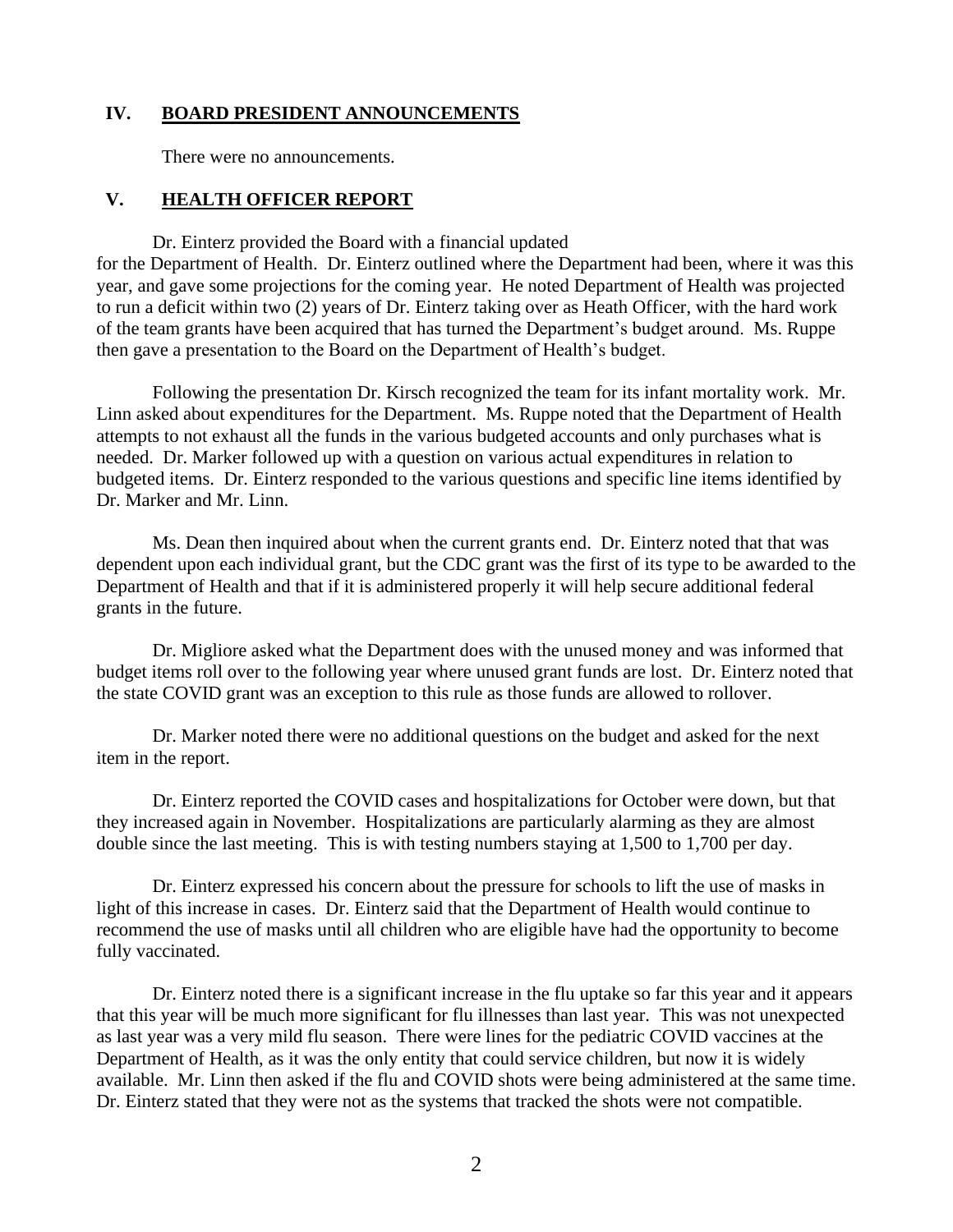Dr. Kirsch said she would like to see age data on the COVID cases and hospitalizations. Ms. White noted that the Department of Health has that data and would put a link in the daily emails.

## **VI. DEPUTY HEALTH OFFICER REPORT**

Dr. Fox was absent for the meeting but provided the COVID data to Dr. Einterz which was presented in the Health Officer Report.

#### **VII. NEW BUSINESS**

Dr. Marker called for the presentation from Ms. Vida on the Health Outreach Promotion and Education program. Ms. Vida gave the presentation and then Dr. Shoemaker asked if it was possible to get Narcan to the Emergency Departments to handout instead of prescriptions, which often go unfilled. Ms. Vida responded positively and that there had been conversations with Beacon about that as relapse is part of recovery.

Dr. Kirsch then asked how realistic a needle exchange program was. Ms. Vida responded that there are ongoing discussions between Dr. Einterz and community partners and that the Department of Health was gathering data and getting the support of law enforcement. Dr. Einterz noted that the State of Indiana must give permission for the County to have such a program and that the data being collected is for the State.

Mr. Linn stated that he enjoyed the video and thought it hit the mark on informing the community about what the Department of Health is doing. Dr. Kirsch asked where the video was going to be shown. Ms. Vida said it will be on social media and shorter videos were being produced for television advertising. Dr. Kirsch was supportive and thought letting the community know what was being done was a good step. She also thought someone should write a letter to the editor to combat the ignorant letters published of late. Ms. Vida said this is what the Department is attempting to do with education.

# **VIII. OLD BUSINESS**

There was no old Business.

# **IX. BOARD NOTIFICATIONS**

1. Hiring's: None

2. Resignations: Three nurses have been lost to health systems that are offering significantly better pay with sign on bonuses. This is an ongoing problem, and the Department is attempting to be competitive.

- 3. Retirements: None
- 4. Terminations: None

# **X. PUBLIC COMMENT**

There was no public comment.